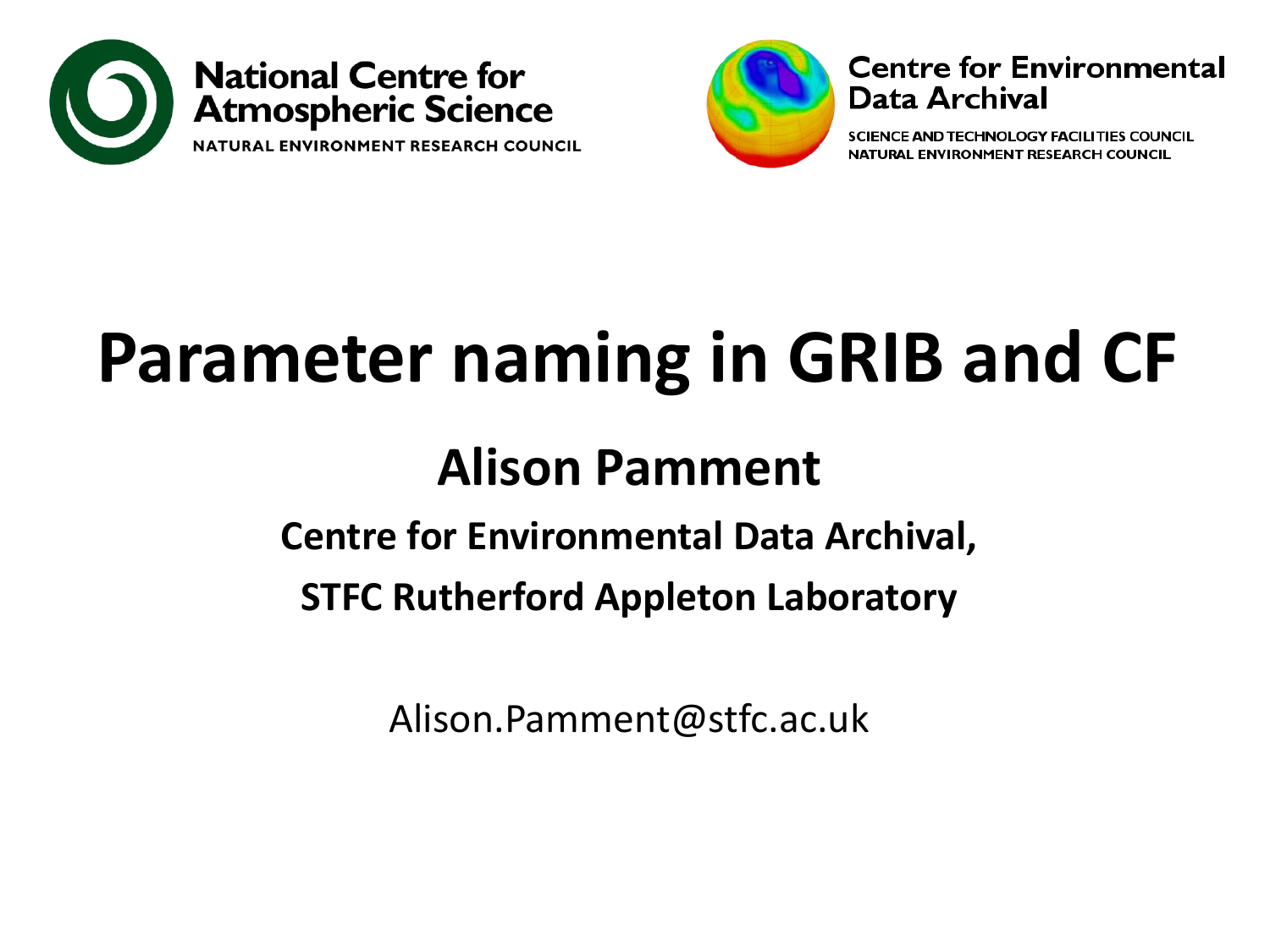## **Introduction**

- Parameter names are used as both 'discovery' and 'usage' metadata
- Key piece of metadata that must be mapped between GRIB and netCDF if users are to work easily and conveniently with both formats
- GRIB metadata follow WMO documents (Manual on Codes)
- CF stands for 'Climate and Forecast' metadata conventions – described in conventions doc – see <http://cfconventions.org/documents.html>



entre for Environmental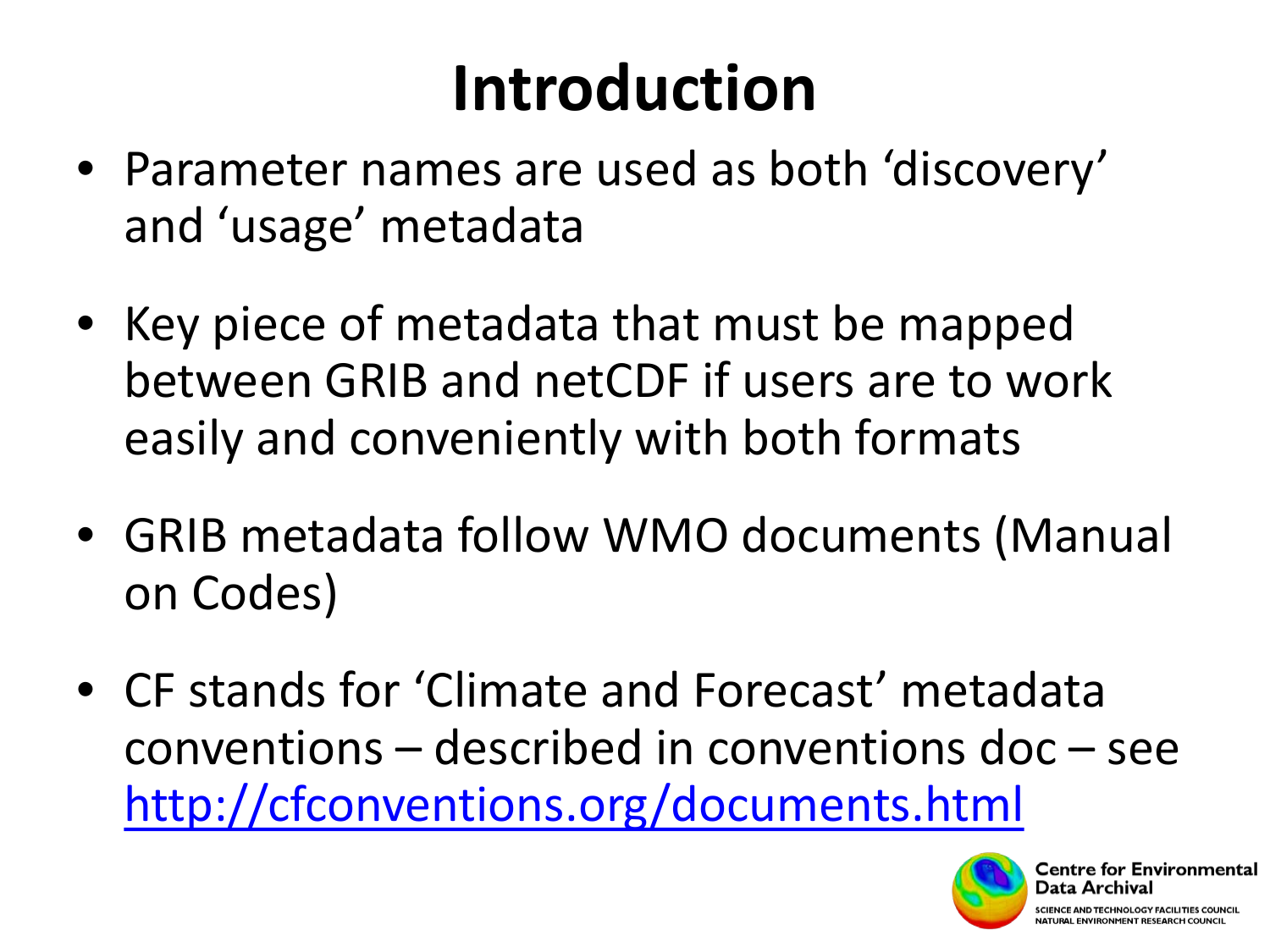## **Why CF?**

- NetCDF users guide (NUG) provides generic metadata conventions (ground rules)
- Besides NUG, 16 metadata conventions for use with NetCDF (some current, some now superseded)

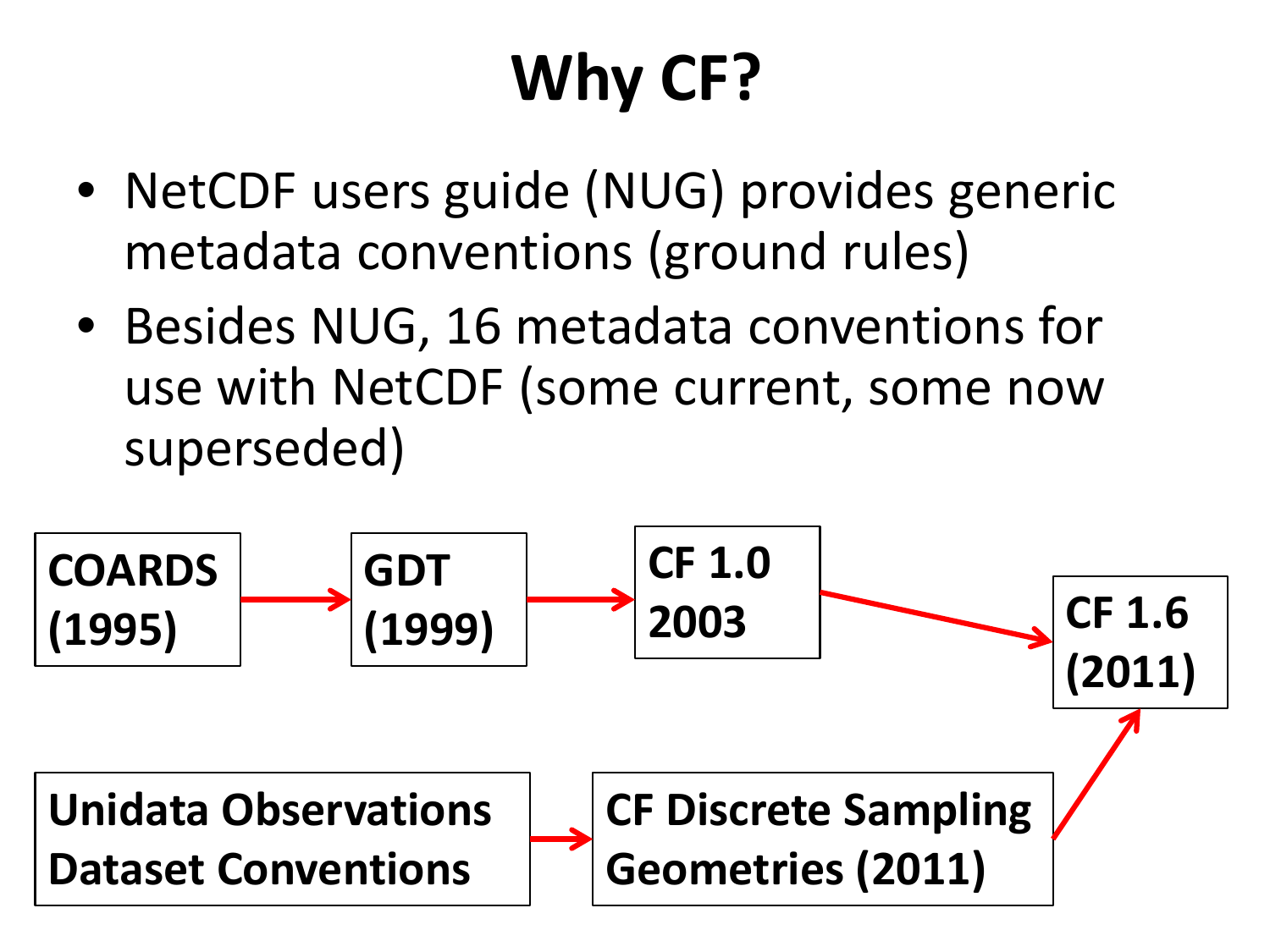# **Why CF?**

- Other current conventions recommend usage of particular CF attributes for a specific purpose
	- NODC (*National Oceanographic Data Center*) templates
	- ACDD (*Attribute Convention for Dataset Discovery)*
- CF is the only netCDF metadata convention that contains an extensive list of standardized parameter names **CF standard names**

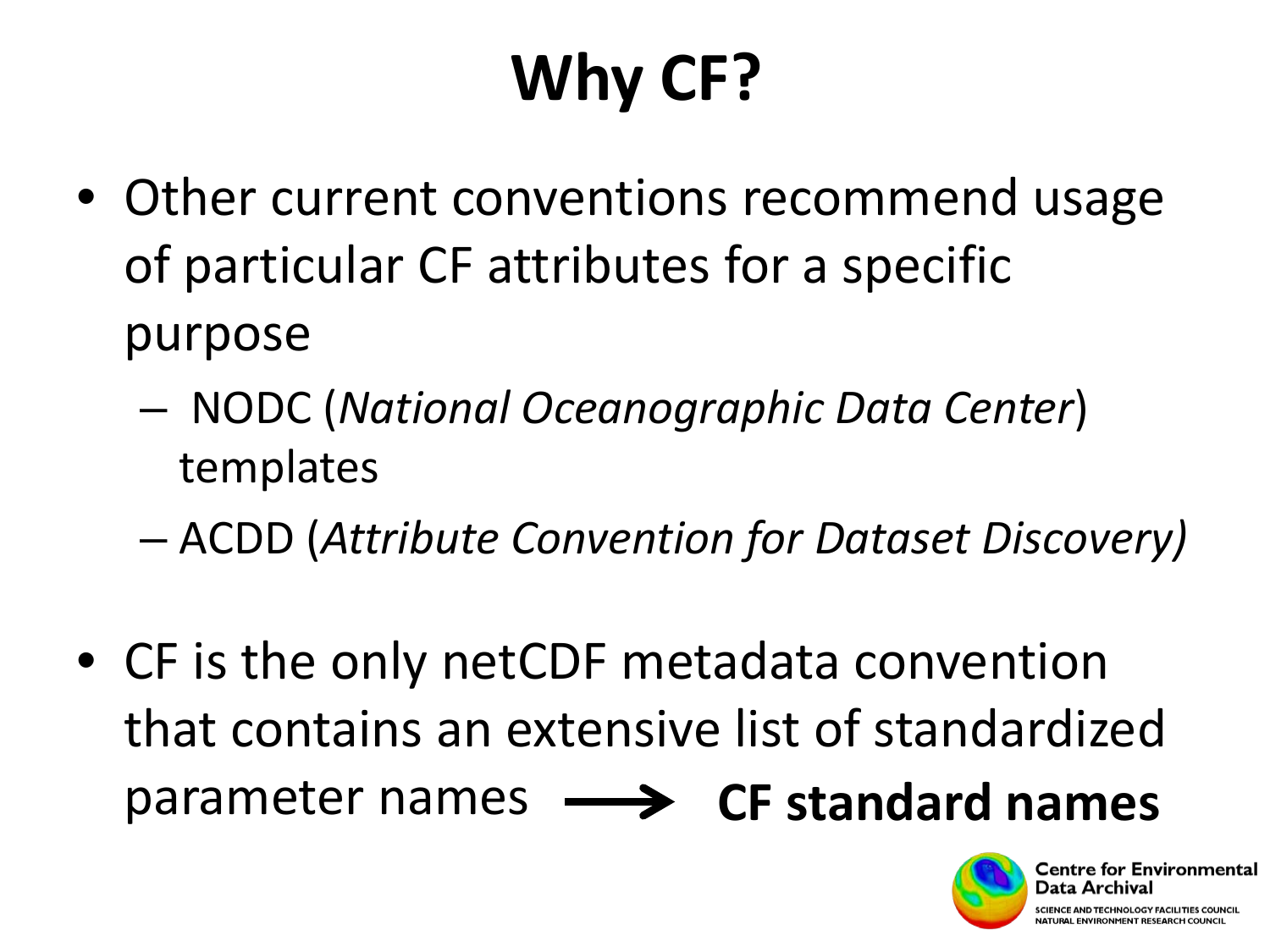### **CF standard name table**

- Names are published periodically in the **standard name table** on the CF website
- Standard name table version number is incremented at each update
- Version number of standard name table is independent of CF version number
- 'Master document' is XML file following schema described in CF conventions document
- XML is processed to HTML for human readability
- Also in NERC vocabulary server (P071)



or Environmental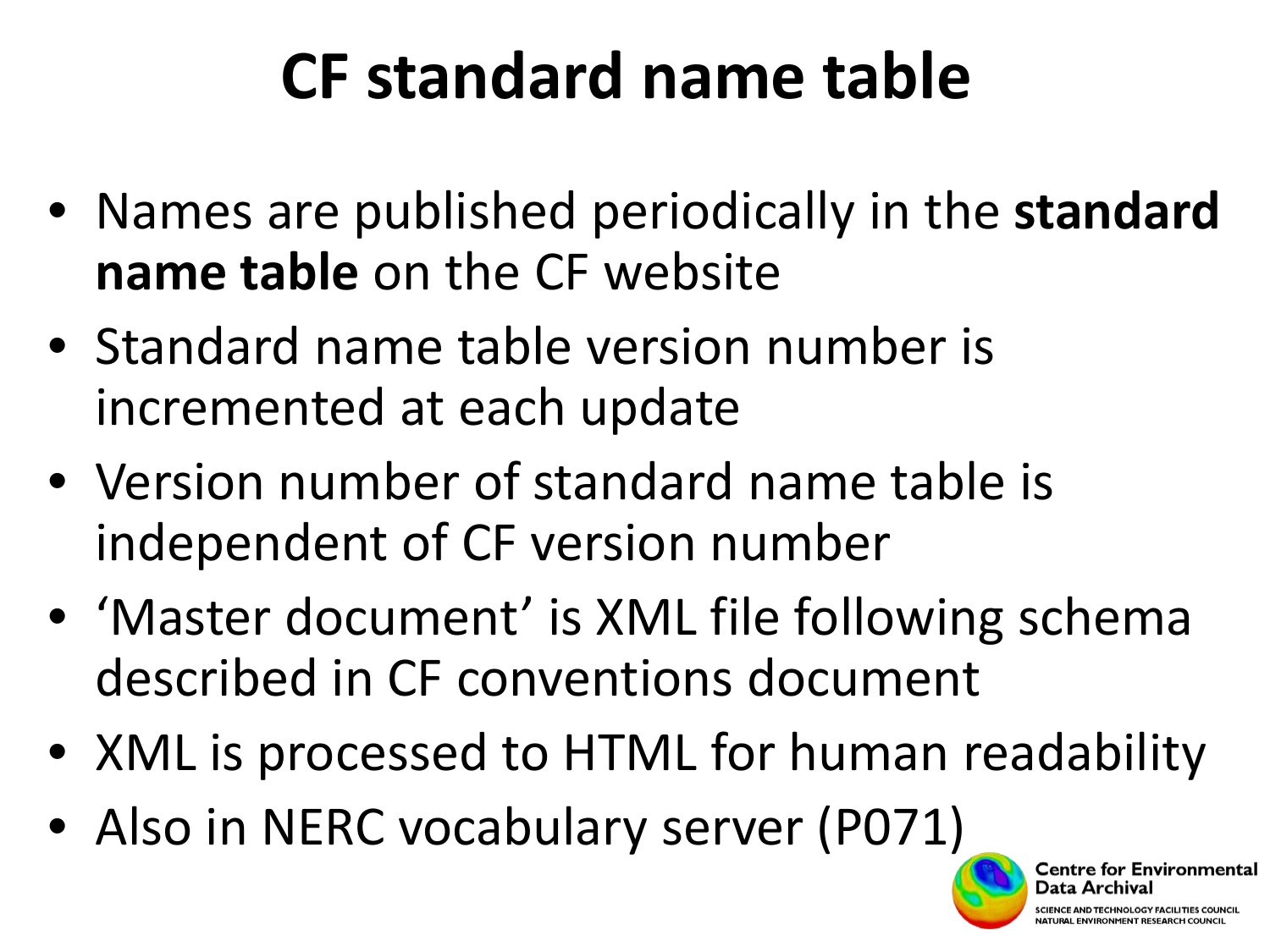## **CF standard names (1)**

- Lower case, digits and underscores (no upper case)
- American spellings
- (Almost) all standard names have an accompanying description
- Names are never removed once they have been added
	- Name can be modified using an 'alias'
- Most recent (version 27) contains over 2500 standard names and there are about 300 proposed names

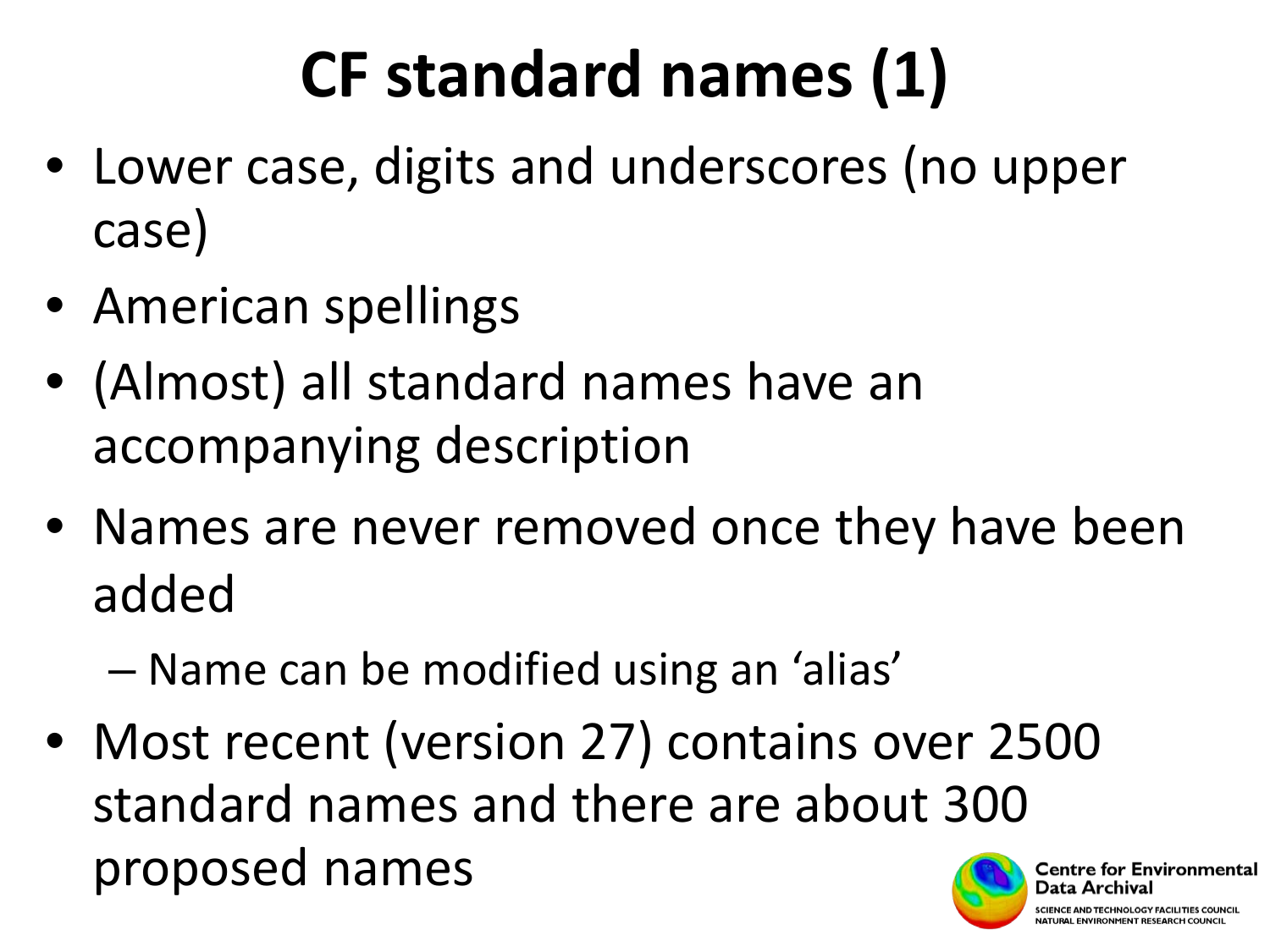## **CF standard names (2)**

#### **GRAMMAR:**

[*surface*][*component*]*base\_quantity* [at *surface*][in *medium*][due to *process*][assuming *condition*]

#### **EXAMPLES:**

tropopause air temperature

downward water vapor flux in air due to diffusion

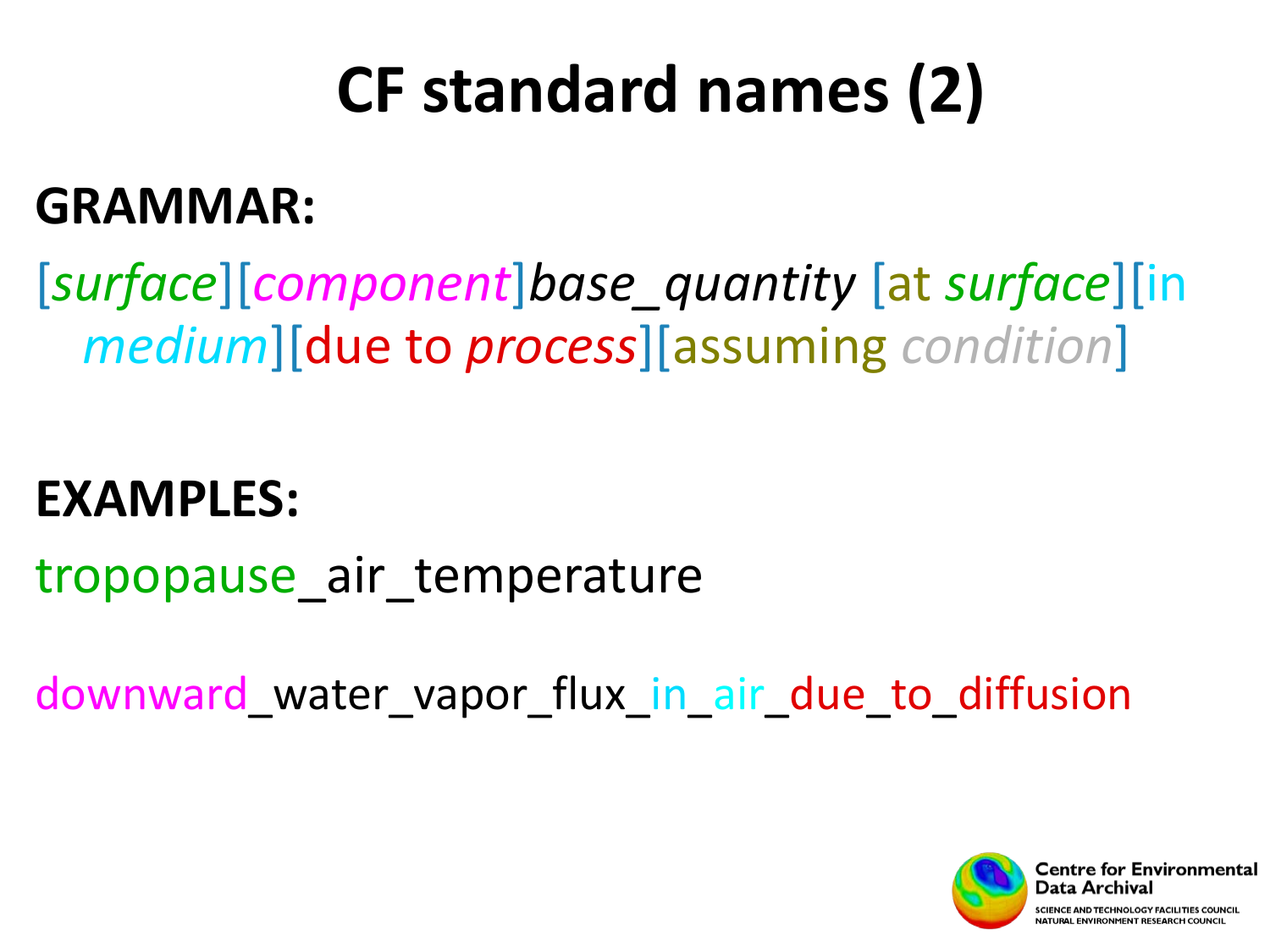### **Canonical units**

- Canonical units are agreed at same time as standard name  $-$  they go hand in hand, e.g.
	- mass concentration  $\rightarrow$  kg m-3
	- mole concentration  $\rightarrow$  mol m-3
- •String valued
- •Must be supported by Unidata UDUNITS package which converts between recognized units – degrees Celsius is OK!

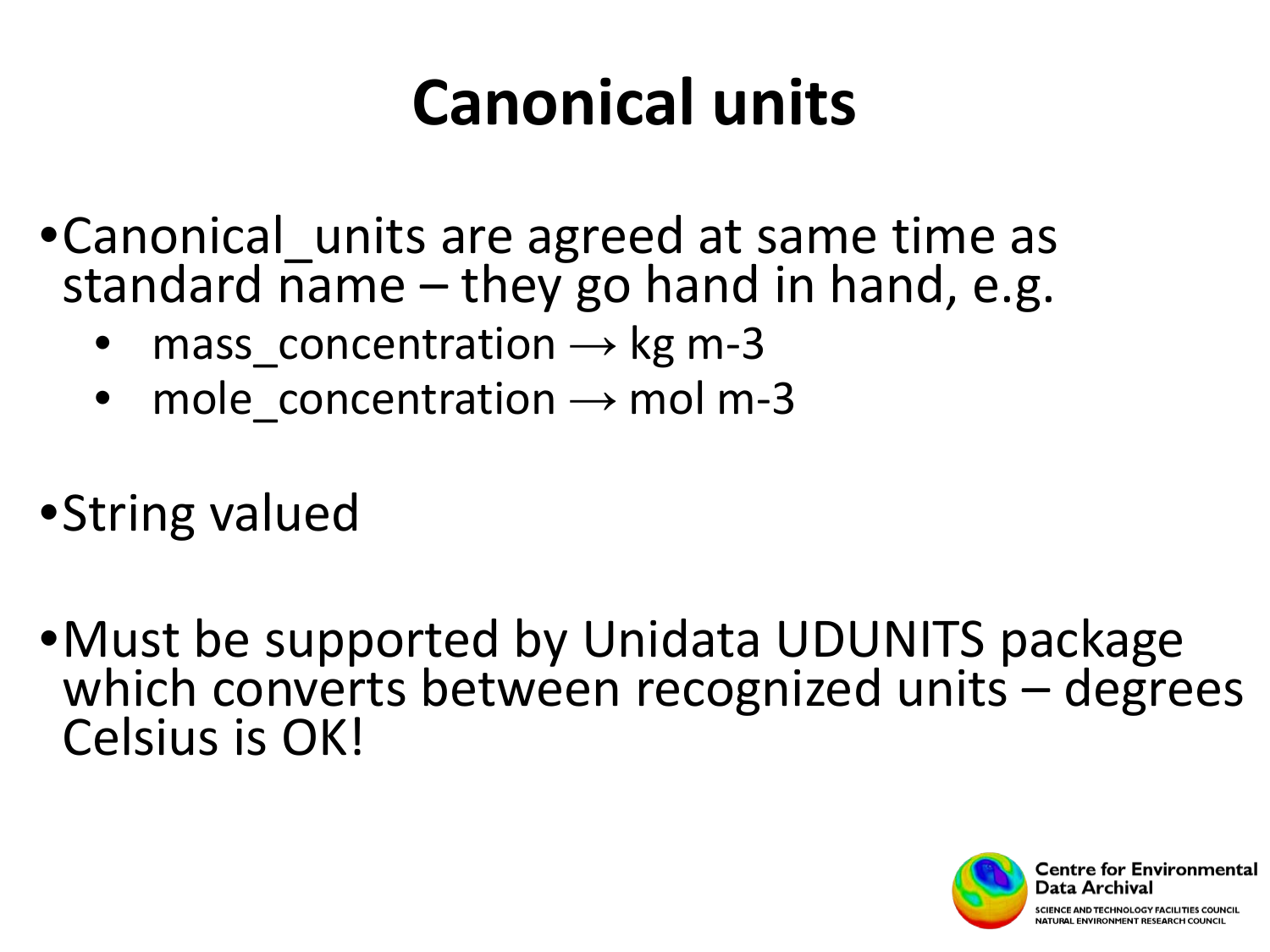### **HTML Table**

| <b>Standard Name</b>                                                                                                                                                 | <b>Canonical</b><br><b>Units</b> | <b>AMIP</b> | <b>GRIB</b> |
|----------------------------------------------------------------------------------------------------------------------------------------------------------------------|----------------------------------|-------------|-------------|
| air_potential_temperature<br>Potential temperature is the<br>temperature a parcel of air or sea<br>water would have if moved<br>adiabatically to sea level pressure. | K                                | theta       | 13          |
| air_pressure                                                                                                                                                         | Pa                               | plev        |             |
| air_pressure_at_cloud_base                                                                                                                                           | Pa                               |             |             |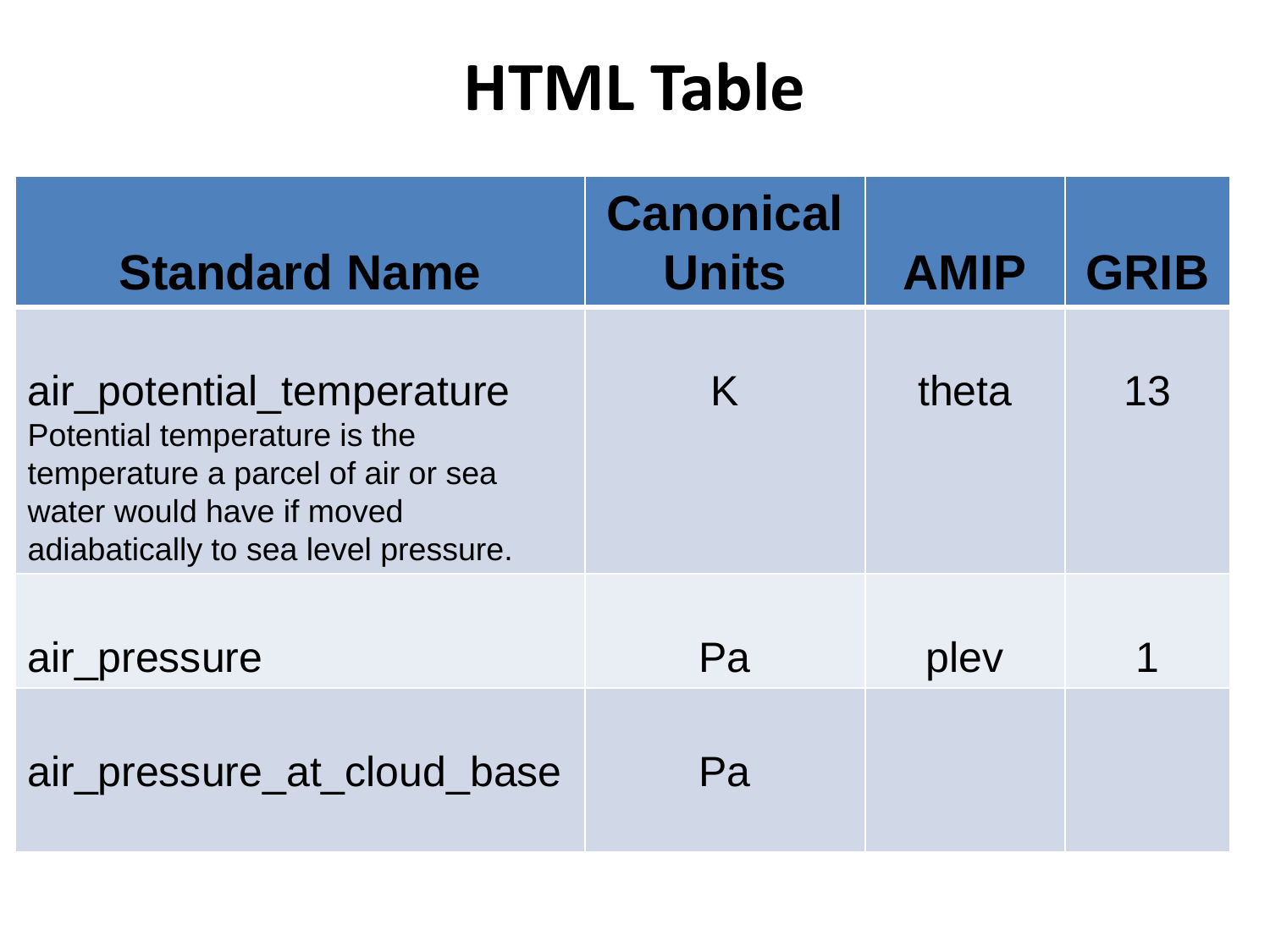## **Parameter identification in GRIB**

- WMO documentation describes it as "table driven code form"
	- Metadata within a data file has to be interpreted with reference to external tables
- Parameter tables differ between GRIB editions 1 (**FM 92–XI Ext. GRIB**) and 2 (**FM 92-XIV Ext. GRIB**)
- Both GRIB editions still in use (2014)
- Parameter tables can differ between modelling centres
- Table versions can be incremented independently of GRIB edition
- SI units only stated in tables

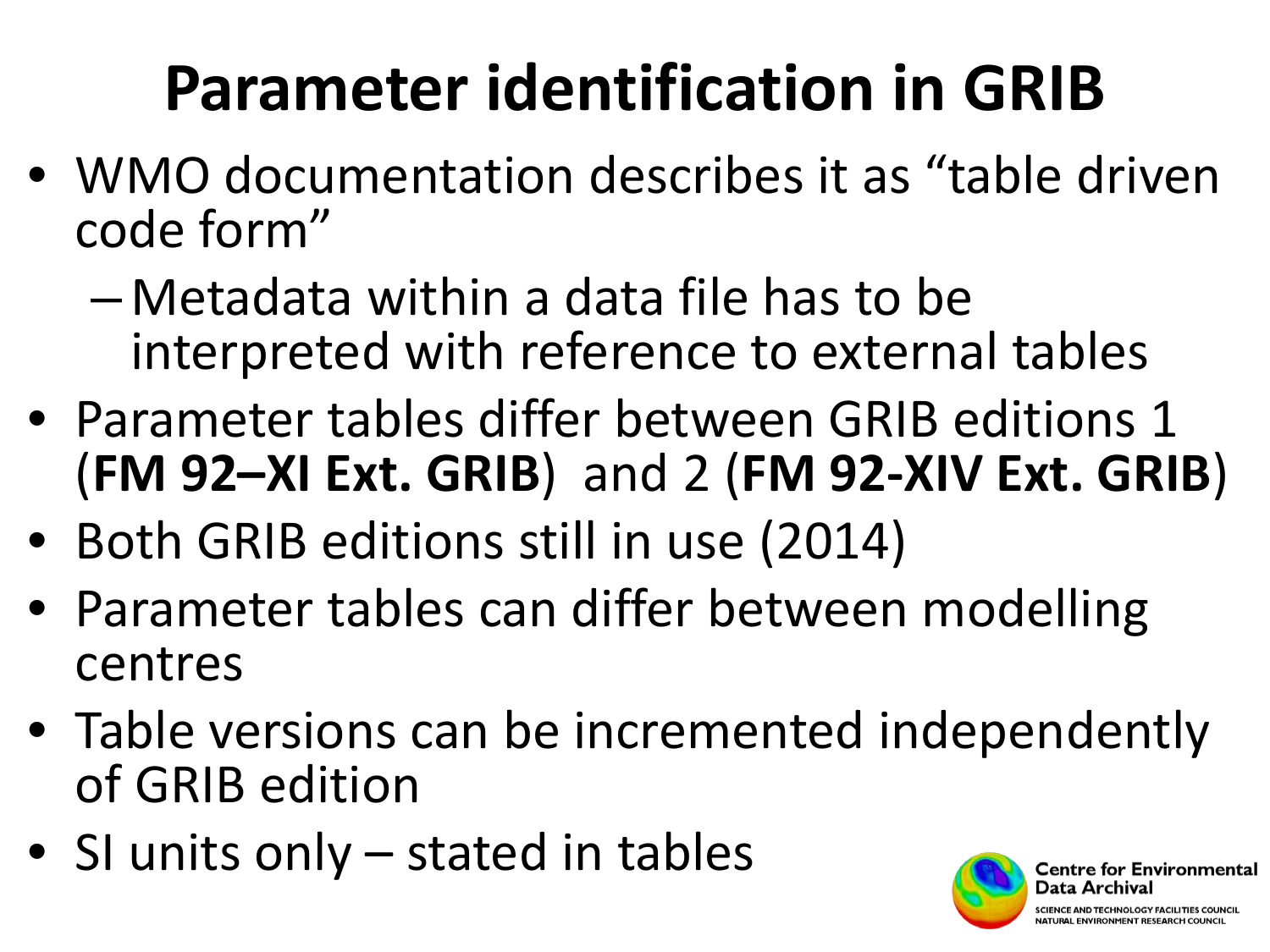### **GRIB Edition 1**

• **Code table 2 –** *Indicator of parameter*

| Code    | <b>Parameter</b>         | Unit     |
|---------|--------------------------|----------|
| 000     | Reserved                 |          |
| 001     | Pressure                 | Pa       |
| 002     | Pressure reduced to MSL  | Pa       |
| 003     | <b>Pressure tendency</b> | Pa $s-1$ |
| 126     | Wind mixing energy       | $\int$   |
| 127     | Image data               |          |
| 128-254 | Reserved for originating |          |
|         | centre use               |          |
| 255     | <b>Missing value</b>     |          |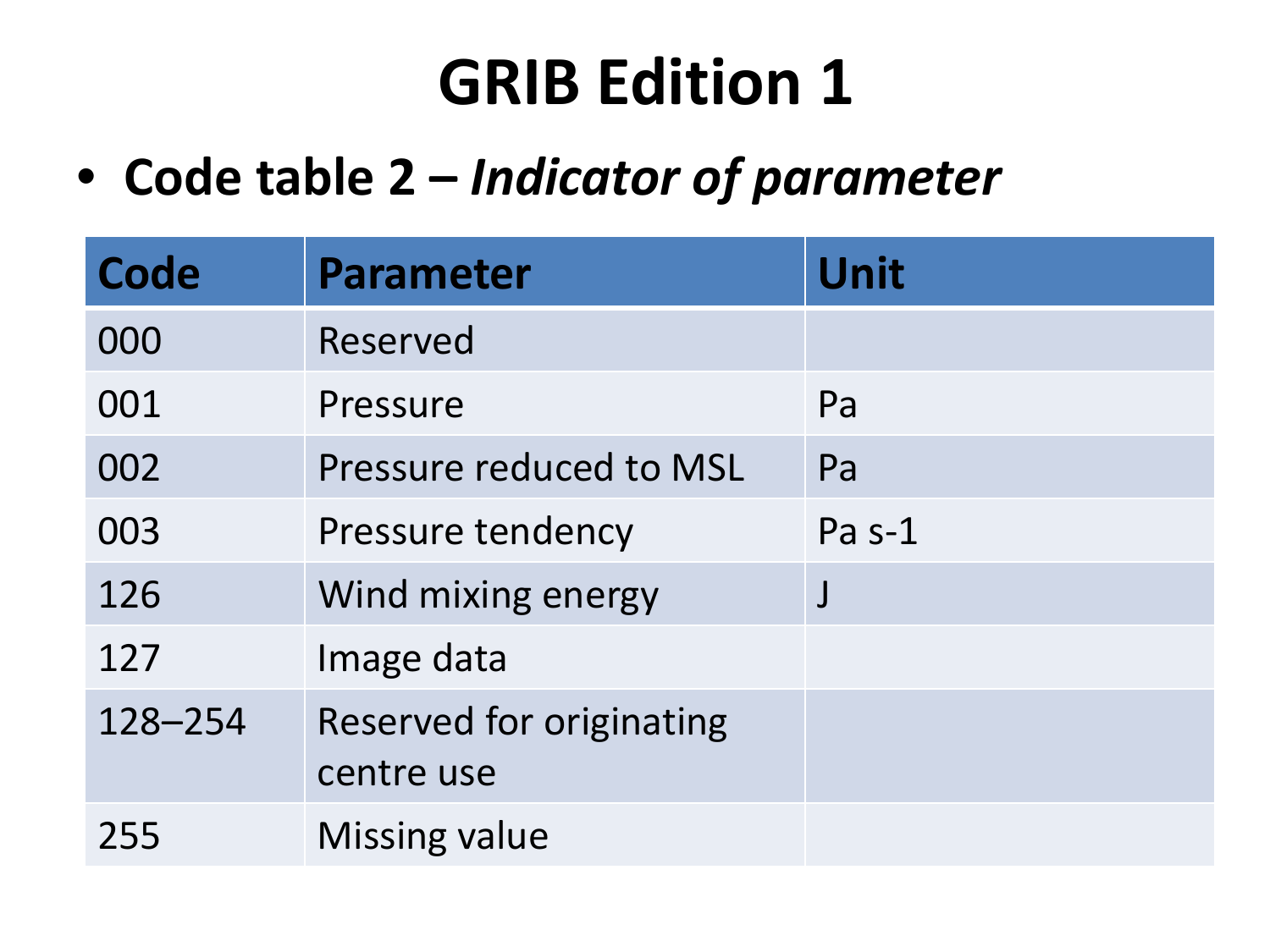### **GRIB Edition 2**

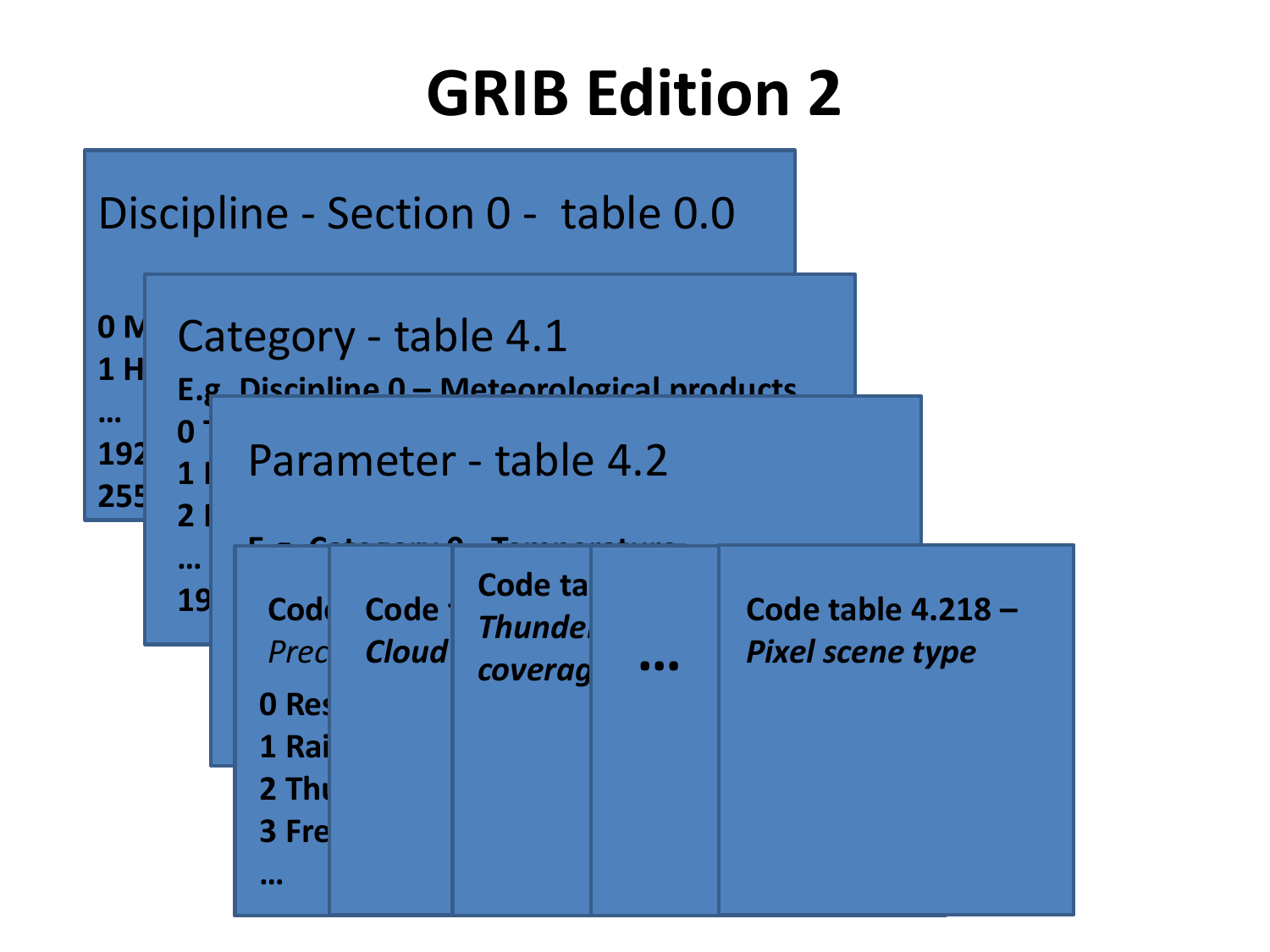## **GRIB Edition 2: which tables?**

#### **Section 0**

• GRIB edition number (2)

#### **Section 1**

- GRIB Master tables version number (table 1.0)
	- Currently 12: 12 November 2013
- GRIB local tables version number (table 1.1) (discouraged for data exchange!)  $- 0$  = not used;  $1 - 254$  = local vn; 255 = missing
- Identification of originating/generating centre (Common Code table C–11)

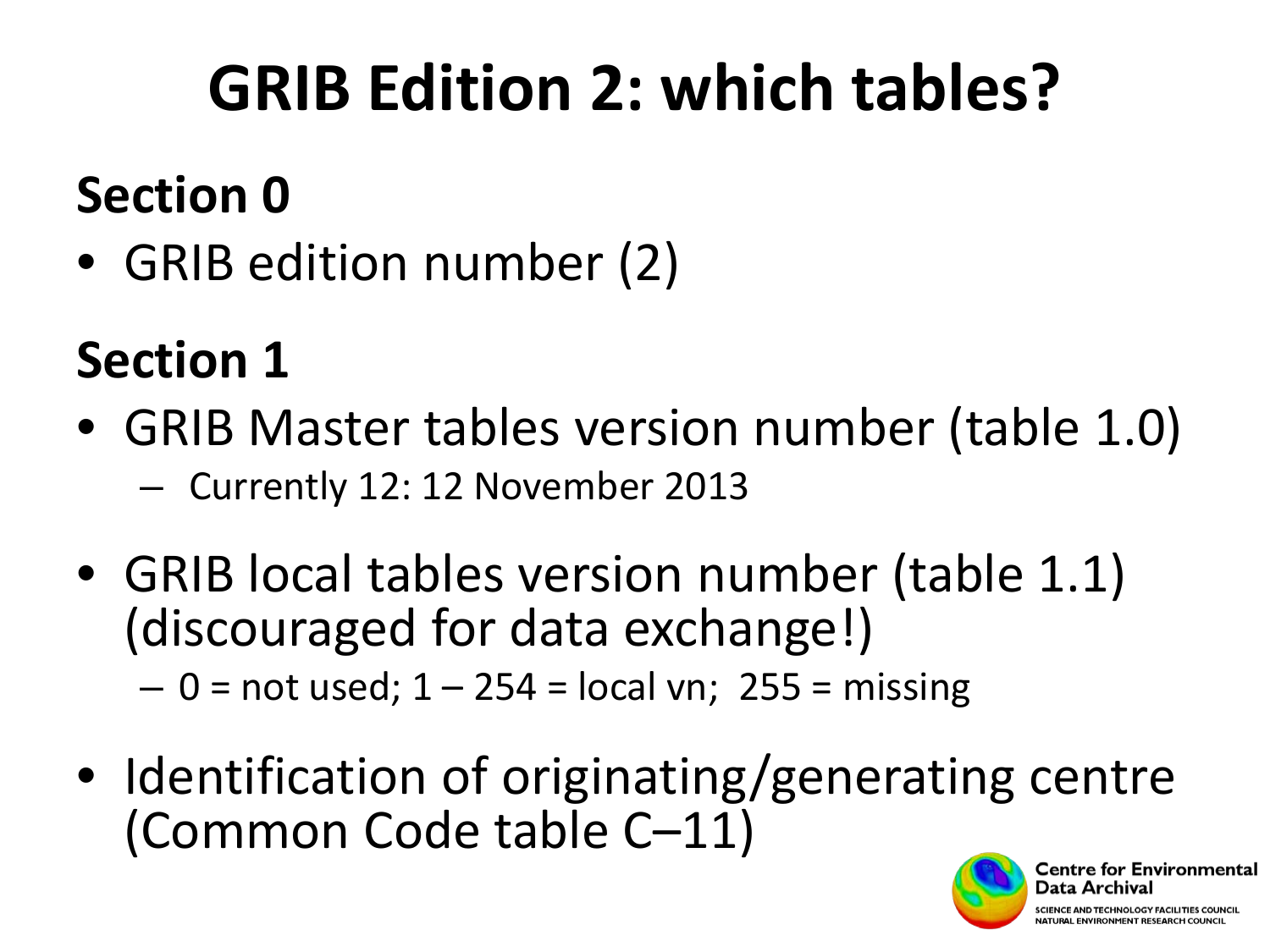# **Mapping GRIB and CF parameters (1)**

- Scope
	- Which GRIB edition(s)?
	- Which tables (master, local, both)?
	- Which centres?
	- Current (September 2014) GRIB tables only?
	- All parameters?

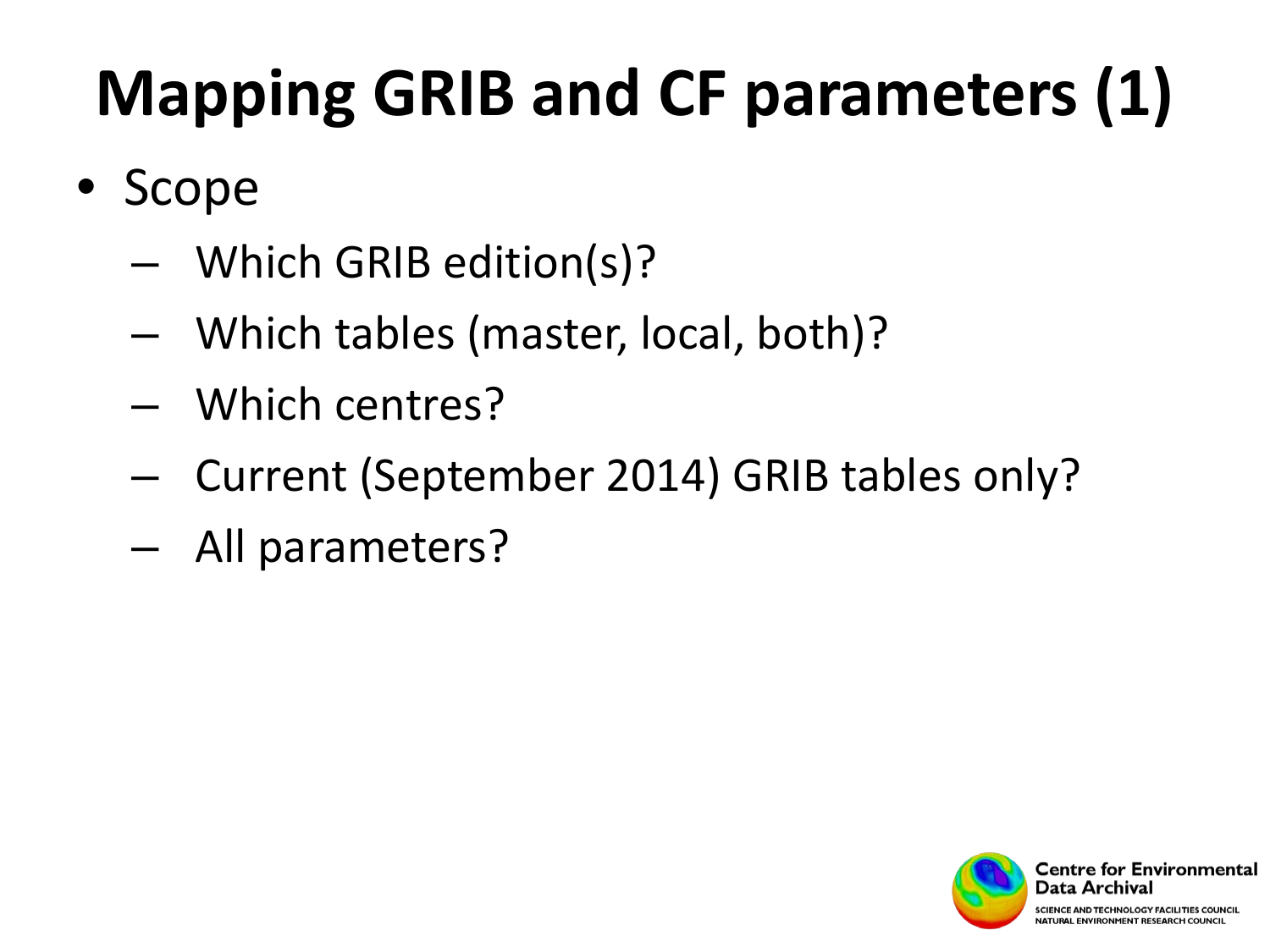# **Mapping GRIB and CF parameters (2)**

• What information would mappings need to capture?

A **simple**(!) example:

CF std name table vn 27: tropopause\_air\_temperature **MAPS TO**

GRIB ed 2: Master table vn 12:

Master table 0.0 code 0 (meteorological product):

Master table 4.1 code 0 (temperature category):

Master table 4.2 code 0 (parameter is temperature):

Master table 4.5 code 7 (tropopause)

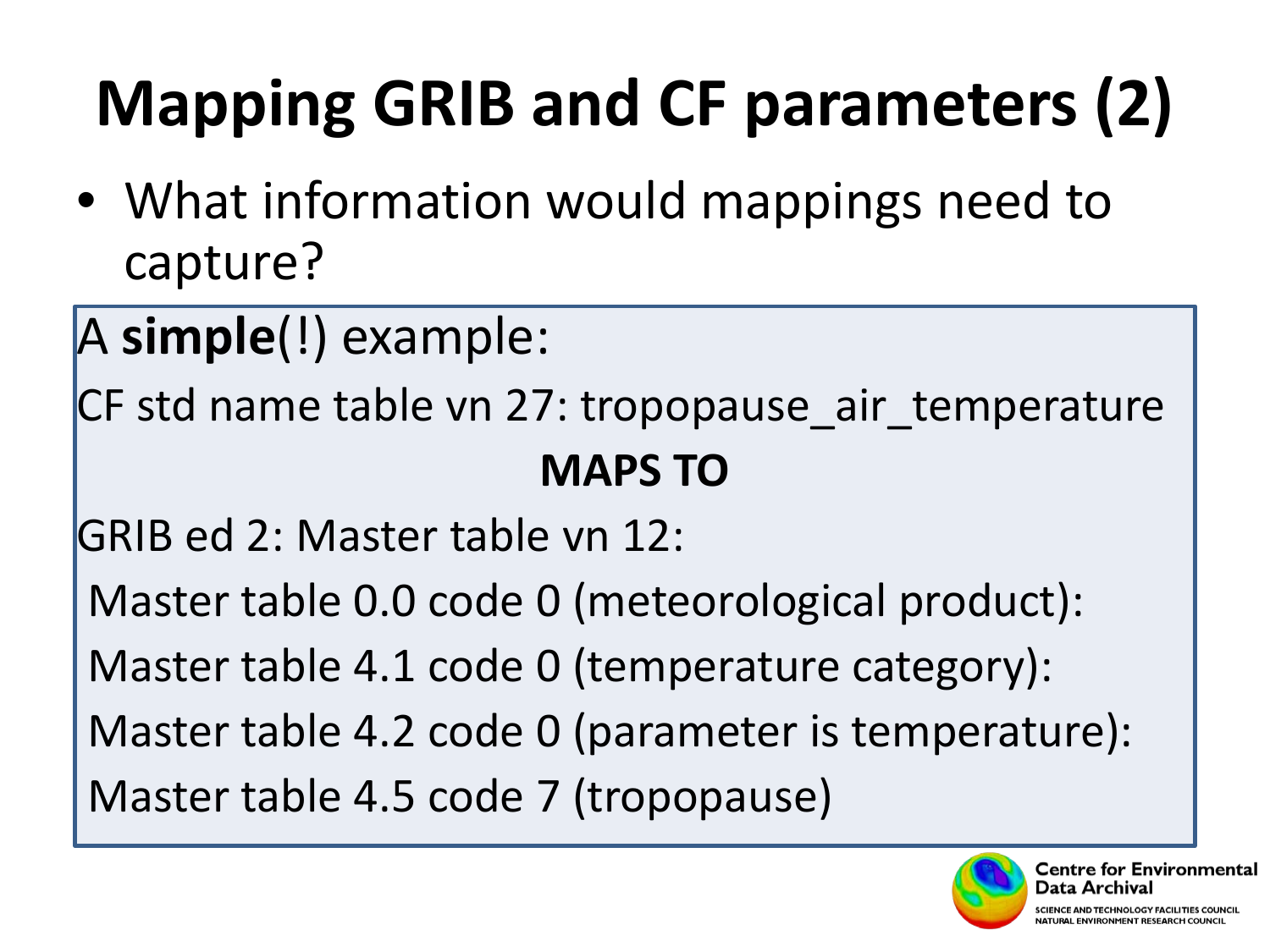## **Mapping GRIB and CF parameters (3)**

- Awkward cases:
	- Upward and downward fluxes distinguished by sign convention in GRIB
	- Different canonical units
- Practical issues
	- Where are master/local tables published?
	- Where will the mappings be officially documented? WMO website, CF website, modelling centres?
	- What if there is no mapping for a parameter?